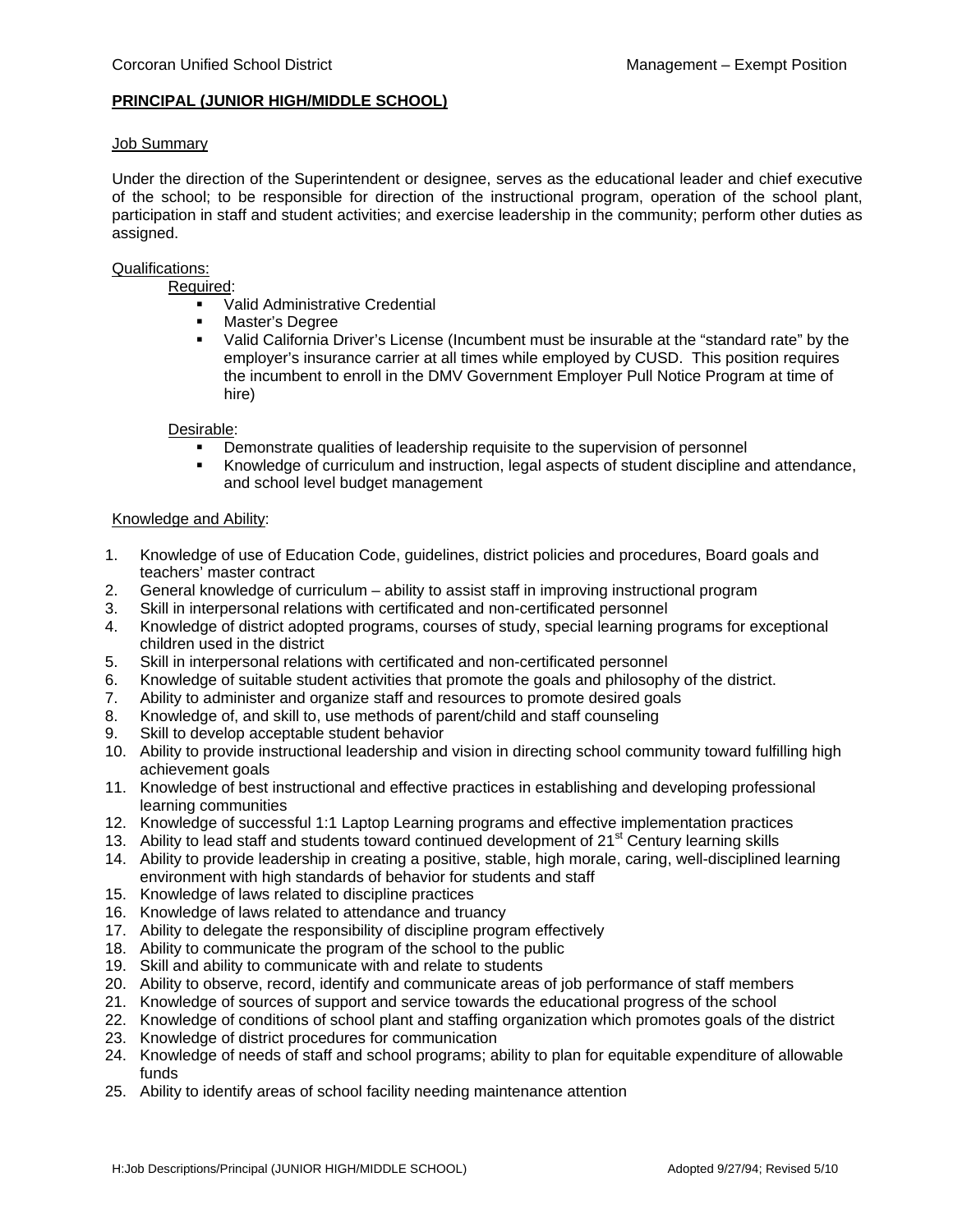# **PRINCIPAL (JUNIOR HIGH/MIDDLE SCHOOL)**

- 26. Knowledge of all provisions of the contract; knowledge of district's procedures for meeting the contract provisions; knowledge of Education Code provision governing employee organization contract
- 27. Ability to drive a car

Essential Functions of this position, which may change or evolve in the future, are, but not limited to, the following:

- 1. Interprets and applies state, county and school district laws, regulations, policies, and procedures at the school site
- 2. Directs and assists assigned staff in carrying out an effective instructional program through conferences, meetings, bulletins, in service workshops and demonstrations, experimentation, interpretation of guides and classroom visits
- 3. Promotes the professional growth of assigned staff through personal counseling, participation in study conferences and committees and in service evaluation
- 4. Directs the educational activities of the school by implementing prescribed instructional programs and control of curricula standards; directs assigned programs for exceptional children and interprets results of testing programs to the teaching staff
- 5. Directs activities necessary to support the educational program of the school by guiding the organization and operation of student clubs, student government, and special interest activities; directs and coordinates the activities of assigned personal including secretaries, custodians, nurses, cafeteria workers, and librarians; reviews and approves departmental budget; maintains the records necessary to meet established requirements; and administer the activities of the school
- 6. Directs activities necessary to support a program of student counseling and discipline by conferring with parents, health and guidance staff, and teachers concerning problems of student adjustment, assists the teachers as necessary in maintaining discipline, and supplies student records and recommendations as requested
- 7. Interprets the school program and its curriculum to parents through parent groups, open houses, personal conferences, and bulletins; promotes greater understanding among community groups of school objectives, accomplishments and problems; and represents the school in professional and community groups
- 8. Maintains an on-going relationship with students both in structured and non-structured activities
- 9. Evaluates work of all personnel in the school and makes recommendations for the continued employment, reassignment or separation from service of the personnel of the school
- 10. Plans for the full utilization of the services of the Director of Categorical Programs and Testing, the Director of Educational Services, the District Psychologist where such services can be used to augment the program of the school
- 11. Provides adequate leadership in developing and implementing rules necessary for a safe, effective and efficient school
- 12. Maintains open communication with the Superintendent and his/her staff by keeping him/her informed of conditions, needs, and activities of the school; and by submitting records and reports when due
- 13. Plans for the efficient use of instructional supply funds and annually submits recommendations for necessary capitol outlay expenditures
- 14. Conducts regular fire drills and inspections of the school facilities and submits work orders for necessary maintenance
- 15. Exercises continuous evaluation of the school's program, keeps the Superintendent informed as to the effectiveness of the program, and recommends changes in the program that would effect District policy
- 16. Has the authority to suspend pupils whose behavior is such as to warrant such action
- 17. If there is a student organization at the school, administers a system of accounting for student body funds in accordance with the Education Code, and sees that the student organizations' constitution is approved by the Board of Trustees annually
- 18. Develops master schedule and assignment of pupils to classes

Physical Requirements of this position are, but not limited to, the following: